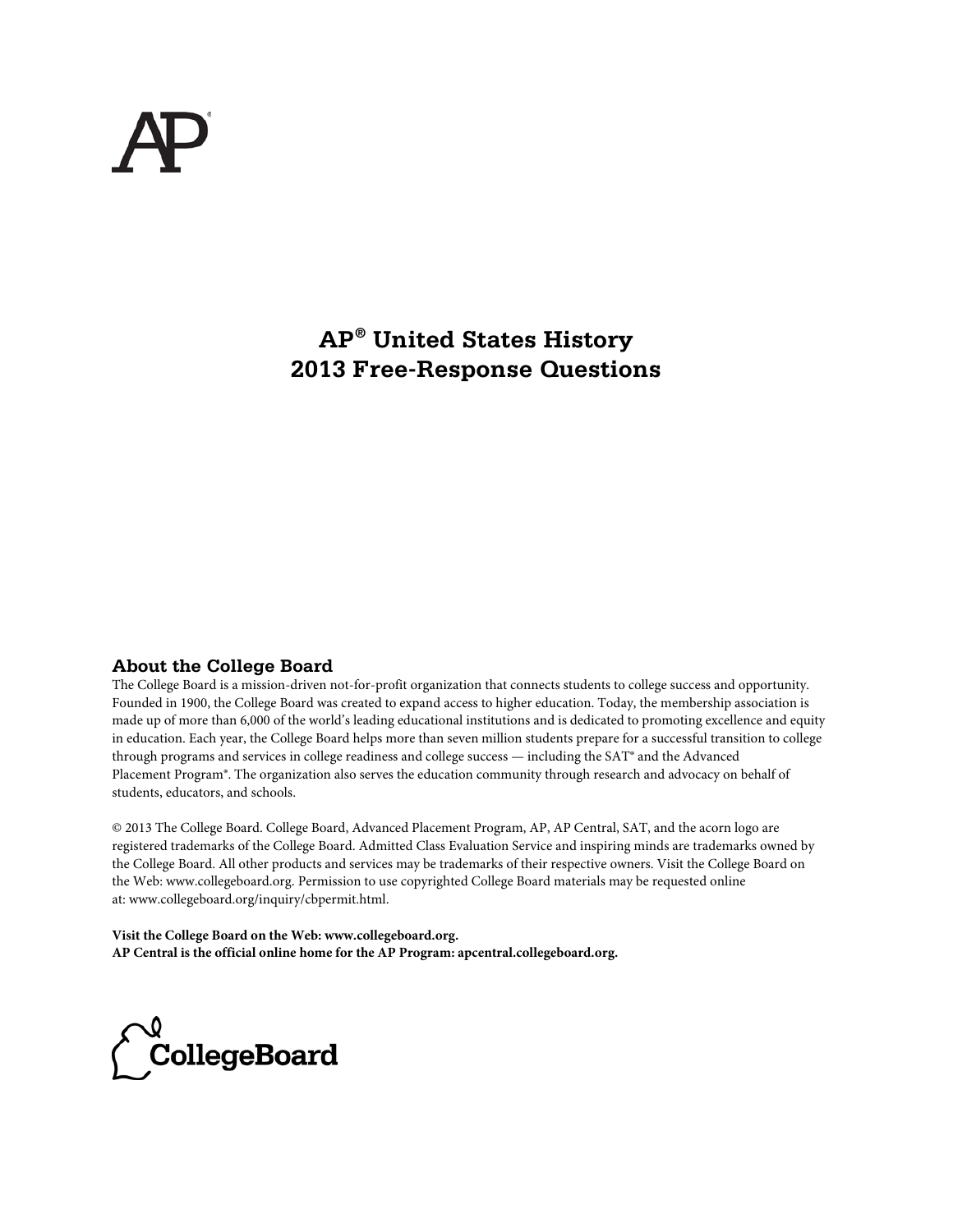## **UNITED STATES HISTORY SECTION II Part A Reading period—15 minutes Suggested writing time—45 minutes Percent of Section II score—45**

**Directions:** The following question requires you to construct a coherent essay that integrates your interpretation of Documents A-J and your knowledge of the period referred to in the question. High scores will be earned only by essays that both cite key pieces of evidence from the documents and draw on outside knowledge of the period.

> 1. Analyze the causes of growing opposition to slavery in the United States from 1776 to 1852. In your response, consider both underlying forces and specific events that contributed to the growing opposition.



## **Document A**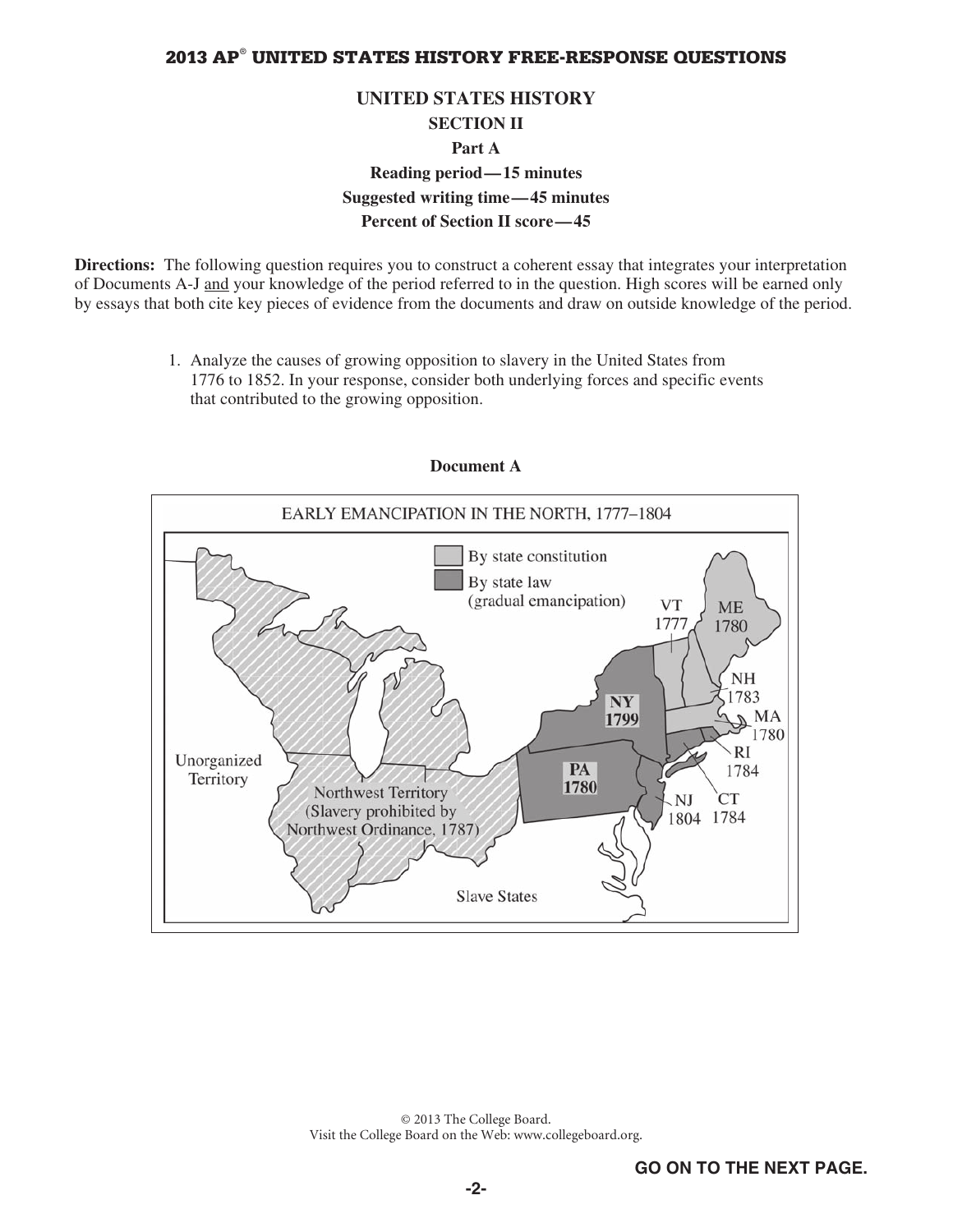#### **Document B**

Source: *Commonwealth of Massachusetts* v. *Nathaniel Jennison*, 1783, a decision upholding the abolition of slavery in Massachusetts.

As to the doctrine of slavery and the right of Christians to hold Africans in perpetual servitude, and sell and treat them as we do our horses and cattle, that (it is true) has been [formerly] countenanced by the . . . laws . . . but . . . a different idea has taken place with the people of America, more favorable to the natural rights of mankind, and to that natural, innate desire of Liberty, with which Heaven (without regard to color, complexion, or shape of noses) . . . has inspired all the human race. And upon this ground our . . . Government, by which the people of this Commonwealth have solemnly bound themselves, sets out with declaring that all men are born free and equal—and that every subject is entitled to liberty, and to have it guarded by the laws, as well as life and property—and in short is totally repugnant to the idea of being born slaves.

#### **Document C**

Source: Benjamin Rush, a prominent White Philadelphia physician and reformer, letter of introduction for the Reverend Mr. Gloucester to Samuel Bayard, a resident of Princeton, New Jersey, 1810.

The bearer of this letter, the Reverend Mr. Gloucester, an [African American] ordained minister of the Presbyterian Church, visits your town in order to obtain pecuniary aid to enable him to purchase the freedom of his wife and children, for which the extravagant sum of 1,500 dollars has been demanded by their master and mistress. The friends of religion and of the poor Africans in Philadelphia have sent 500 dollars to them for that purpose and have subscribed liberally towards building him a church. At present he preaches to crowds of his African brethren in a schoolhouse every Sunday, and to great acceptance. The prospects of his usefulness to them are very great.

. . . By the present census it appears that the blacks in our city will amount to more than 2,000 souls. Their late great increase is from migration from the southern states.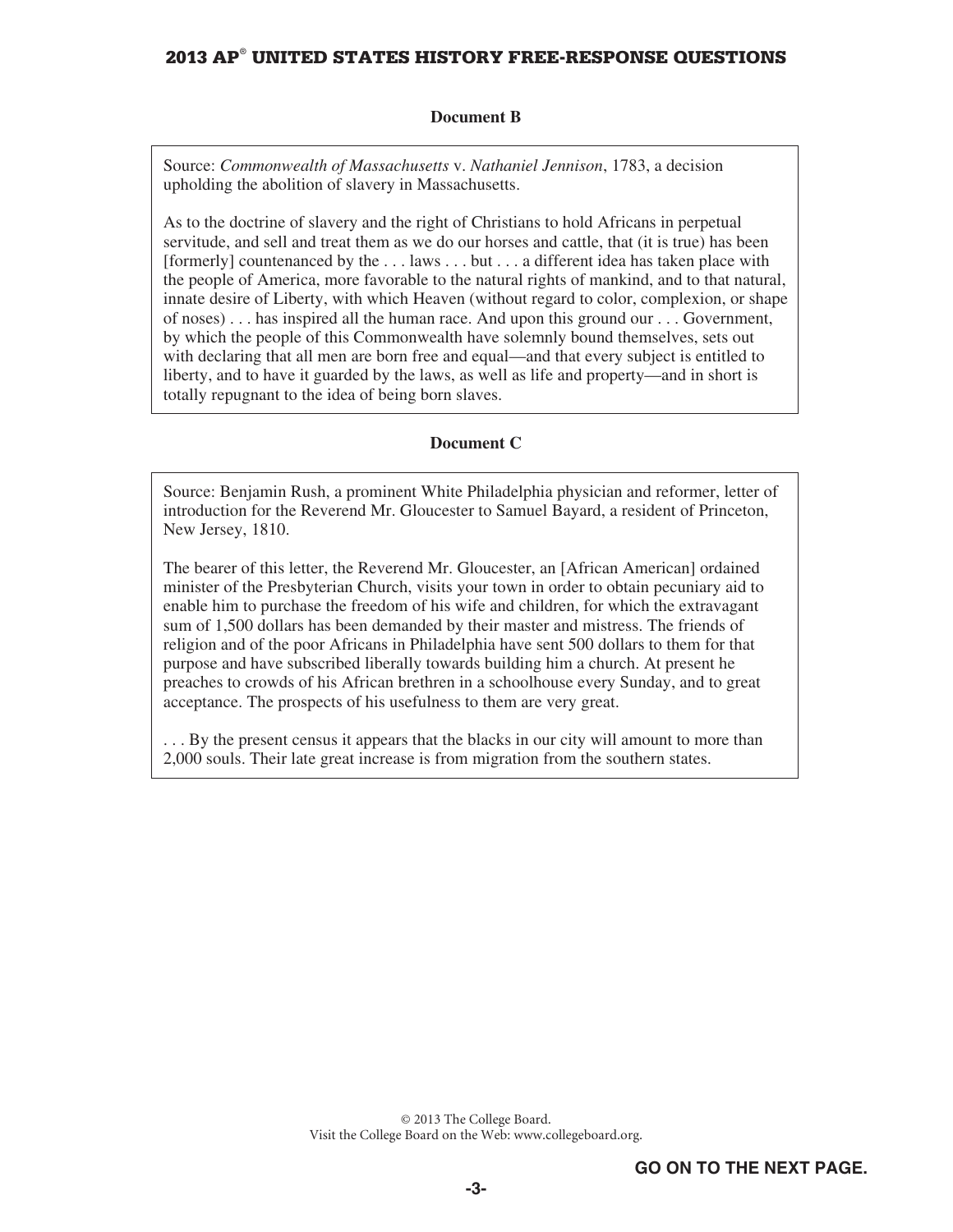#### **Document D**

Source: American Colonization Society, petition presented to Congress, February 2, 1820.

The last census shows the number of the free people of color of the United States, and their rapid increase.

. . . The least observation shows that this description of persons are not, and cannot be, either useful or happy among us; and many considerations, which need not be mentioned, prove, beyond dispute, that this is best, for all the parties interested, that there should be a separation . . .

[We] cannot believe that such an evil, universally acknowledged and deprecated, has been irremovably fixed upon us. Some way will always be opened by Providence by which a people desirous of acting justly and benevolently may be led to the attainment of a meritorious object. And [we] believe that . . . the colonization of Africa, in the manner proposed, present[s] the fairest prospects of success.

#### **Document E**

Source: William Lloyd Garrison, "Declaration of Sentiments of the American Anti-Slavery Society," 1833.

With entire confidence in the overruling justice of God, we plant ourselves upon the Declaration of Independence, and upon the truths of Divine Revelation. . . .

We shall organize Anti-Slavery Societies, if possible, in every city, town, and village of our land.

We shall send forth Agents to lift up the voice of remonstrance, of warning, of entreaty and rebuke. . . .

[W]e will do all that in us lies, consistently with this Declaration of our principles, to overthrow the most execrable system of slavery that has ever been witnessed upon earth; to deliver our land from its deadliest curse; to wipe out the foulest stain which rests upon our [nation]; and to secure to the colored population of the United States, all the rights and privileges which belong to them as men, and as Americans—come what may to our persons, our interests, or our reputations—whether we live to witness the triumph of Justice, Liberty and Humanity, or perish untimely as martyrs in this great, benevolent, and holy cause.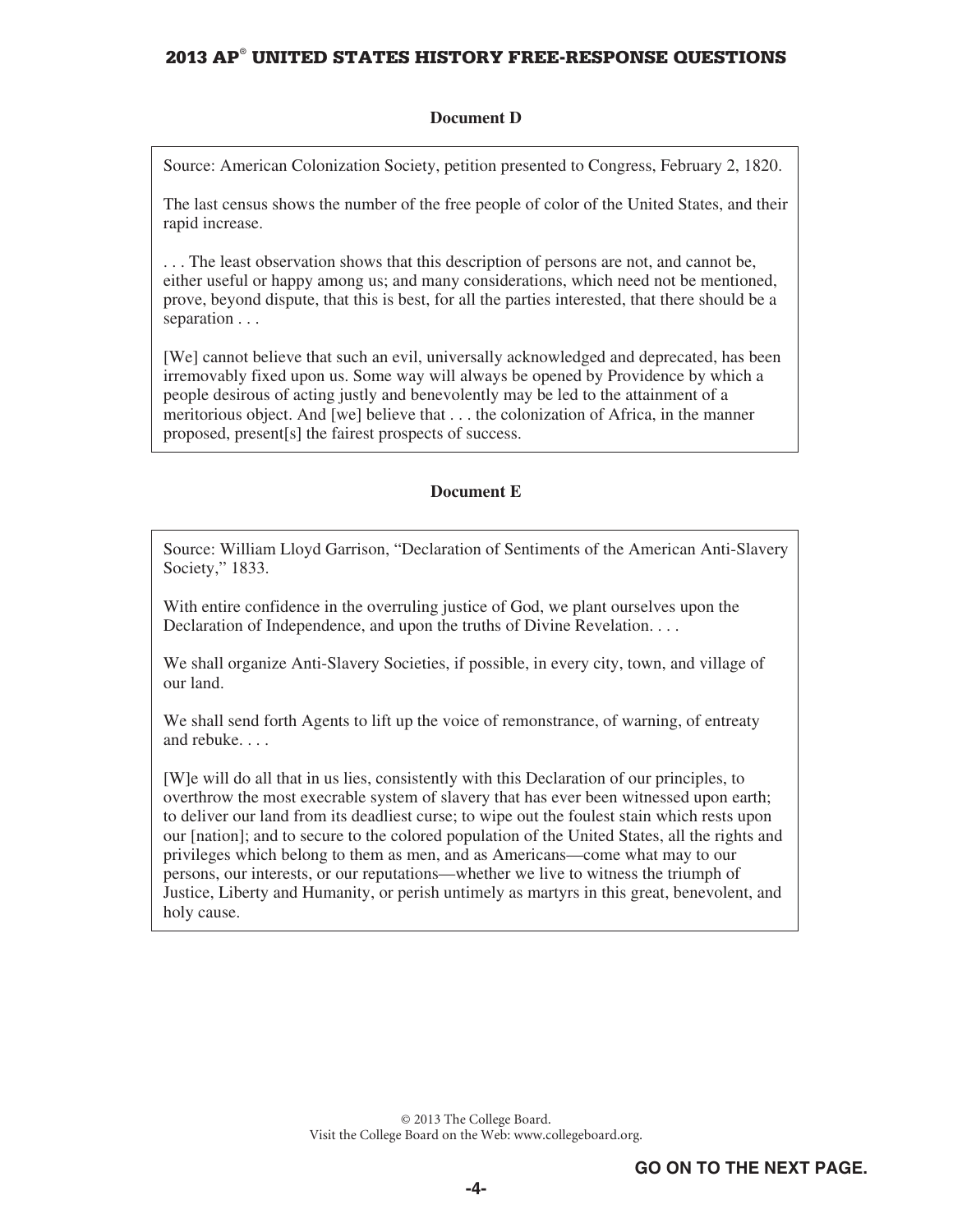#### **Document F**

Source: Angelina Grimké, "Appeal to the Christian Women of the South," 1836.

Let [the Christian women of the South] embody themselves in societies, and send petitions up to their different legislatures, entreating their husbands, fathers, brothers, and sons, to abolish the institution of slavery; no longer to subject *woman* to the scourge and the chain, to mental darkness and moral degradation; no longer to tear husbands from their wives, and children from their parents; no longer to make men, women, and children work *without wages*; no longer to make their lives bitter in hard bondage; no longer to reduce *American citizens* to the abject condition of *slaves*, of "chattels personal"; no longer to barter the *image of God* in human shambles for corruptible things such as silver and gold.

#### **Document G**

Source: Frederick Douglass, *Narrative of the Life of Frederick Douglass, An American Slave, Written by Himself*, 1845.

If at any one time of my life more than another, I was made to drink the bitterest dregs of slavery, that time was during the first six months of my stay with Mr. Covey [a White overseer]. . . . Mr. Covey succeeded in breaking me. I was broken in body, soul, and spirit. My natural elasticity was crushed, my intellect languished, the disposition to read departed, the cheerful spark that lingered about my eye died; the dark night of slavery closed in upon me; and behold a man transformed into a brute! . . .

Long before daylight, I was called to . . . feed, the horses. . . . Mr. Covey entered the stable with a long rope; and . . . he caught hold of my legs, and was about tying me. . . . I gave a sudden spring, and as I did so, he holding to my legs, I was brought sprawling on the stable floor. Mr. Covey seemed now to think he had me, and could do what he pleased; but at this moment—from whence came the spirit I don't know—I resolved to fight; and . . . I seized Covey hard by the throat; and as I did so, I rose. He held on to me, and I to him. My resistance was so entirely unexpected that Covey seemed taken all aback. He trembled like a leaf. This gave me assurance. . . .

This battle with Mr. Covey was the turning-point in my career as a slave. It rekindled the few expiring embers of freedom, and revived within me a sense of my own manhood. It recalled the departed self-confidence, and inspired me again with a determination to be free. . . . It was a glorious resurrection, from the tomb of slavery, to the heaven of freedom. My long-crushed spirit rose, cowardice departed, bold defiance took its place.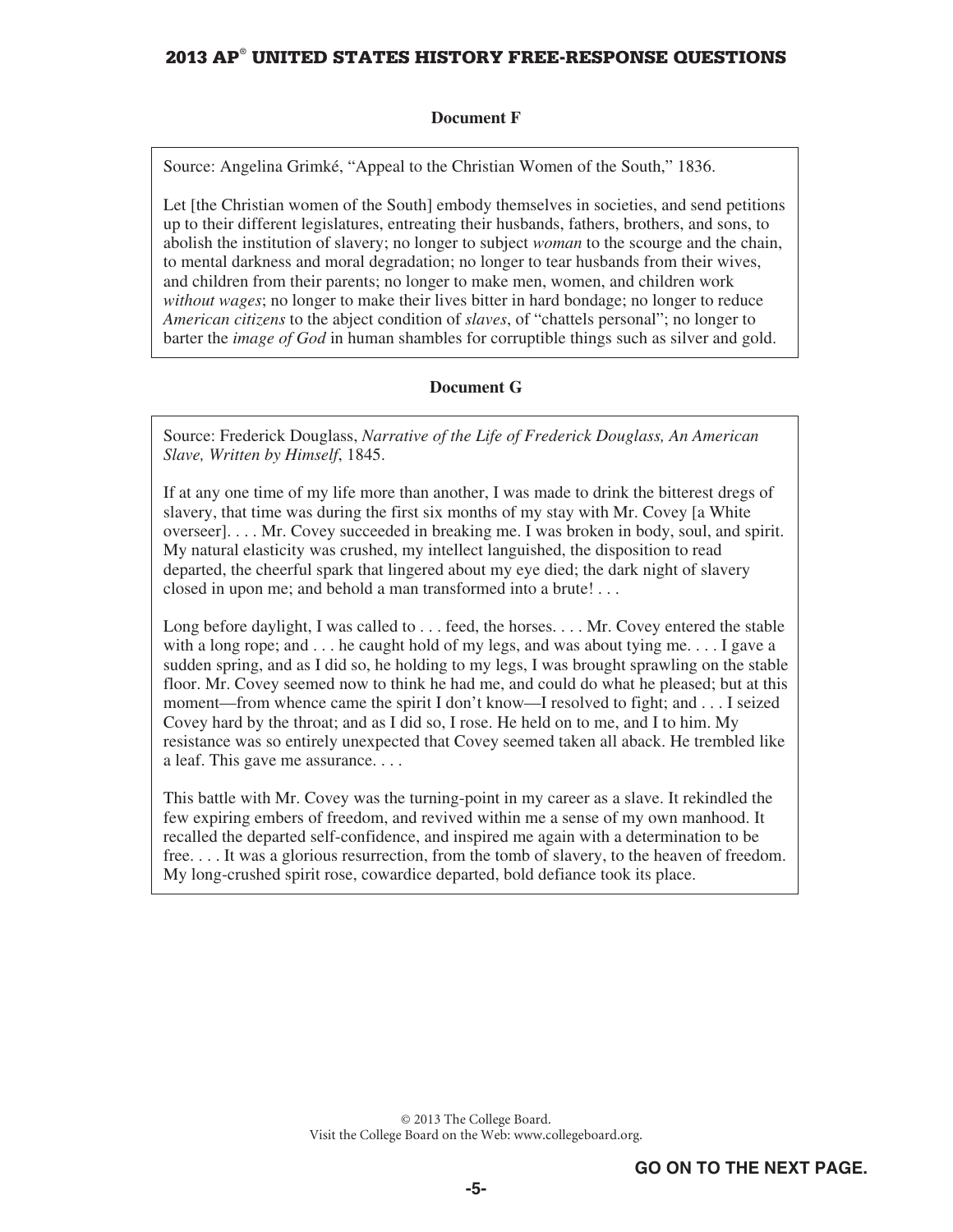## **Document H**

Source: David Wilmot, speech in Congress, 1847.

I make no war upon the South nor upon slavery in the South. I have no squeamish sensitiveness upon the subject of slavery, nor morbid sympathy for the slave. I plead the cause of the rights of White freemen. I would preserve for free White labor a fair country, a rich inheritance, where the sons of toil, of my own race and own color, can live without the disgrace which association with negro slavery brings upon free labor. I stand for the inviolability of free territory. It shall remain free, so far as my voice or vote can aid in the preservation of its character.

## **Document I**

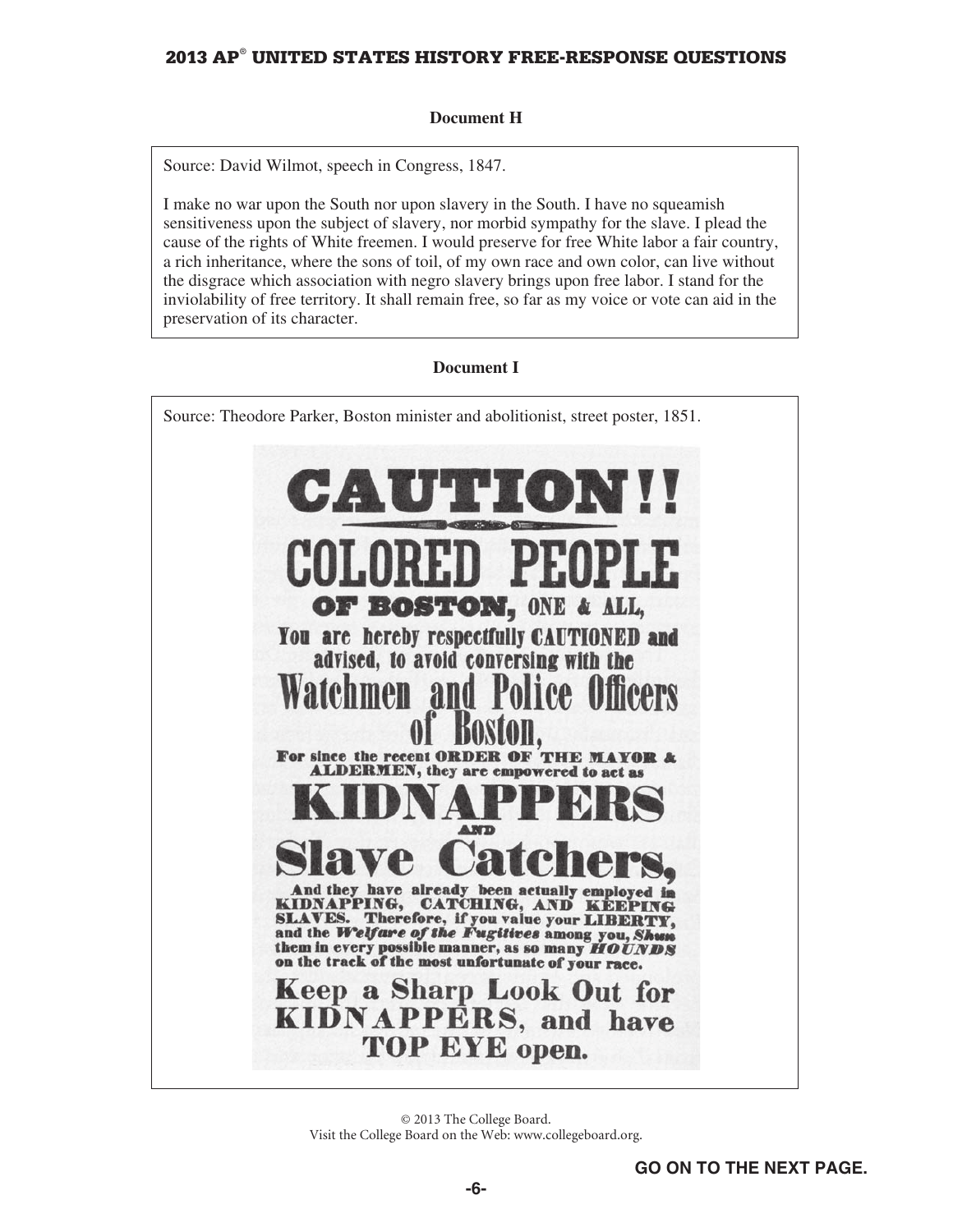

#### **Document J**

## **END OF DOCUMENTS FOR QUESTION 1**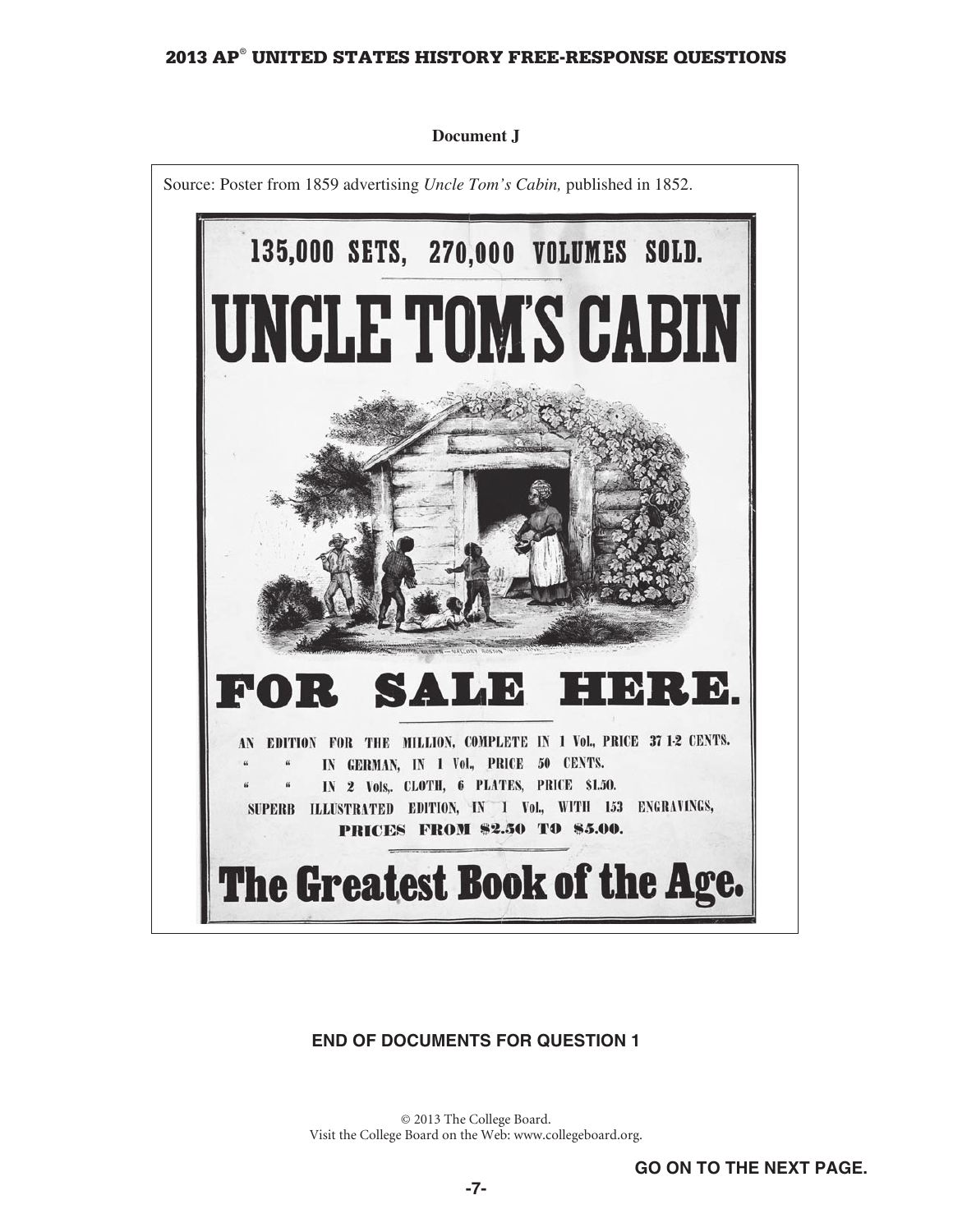#### **UNITED STATES HISTORY**

## **SECTION II**

### **Part B and Part C**

#### **(Suggested total planning and writing time—70 minutes)**

**Percent of Section II score—55** 

#### **Part B**

**Directions:** Choose ONE question from this part. You are advised to spend 5 minutes planning and 30 minutes writing your answer. Cite relevant historical evidence in support of your generalizations and present your arguments clearly and logically.

- 2. Analyze the role of trans-Atlantic trade and Great Britain's mercantilist policies in the economic development of the British North American colonies in the period from 1650 to 1750.
- 3. Analyze the ways in which the United States sought to advance its interests in world affairs between 1789 and 1823.